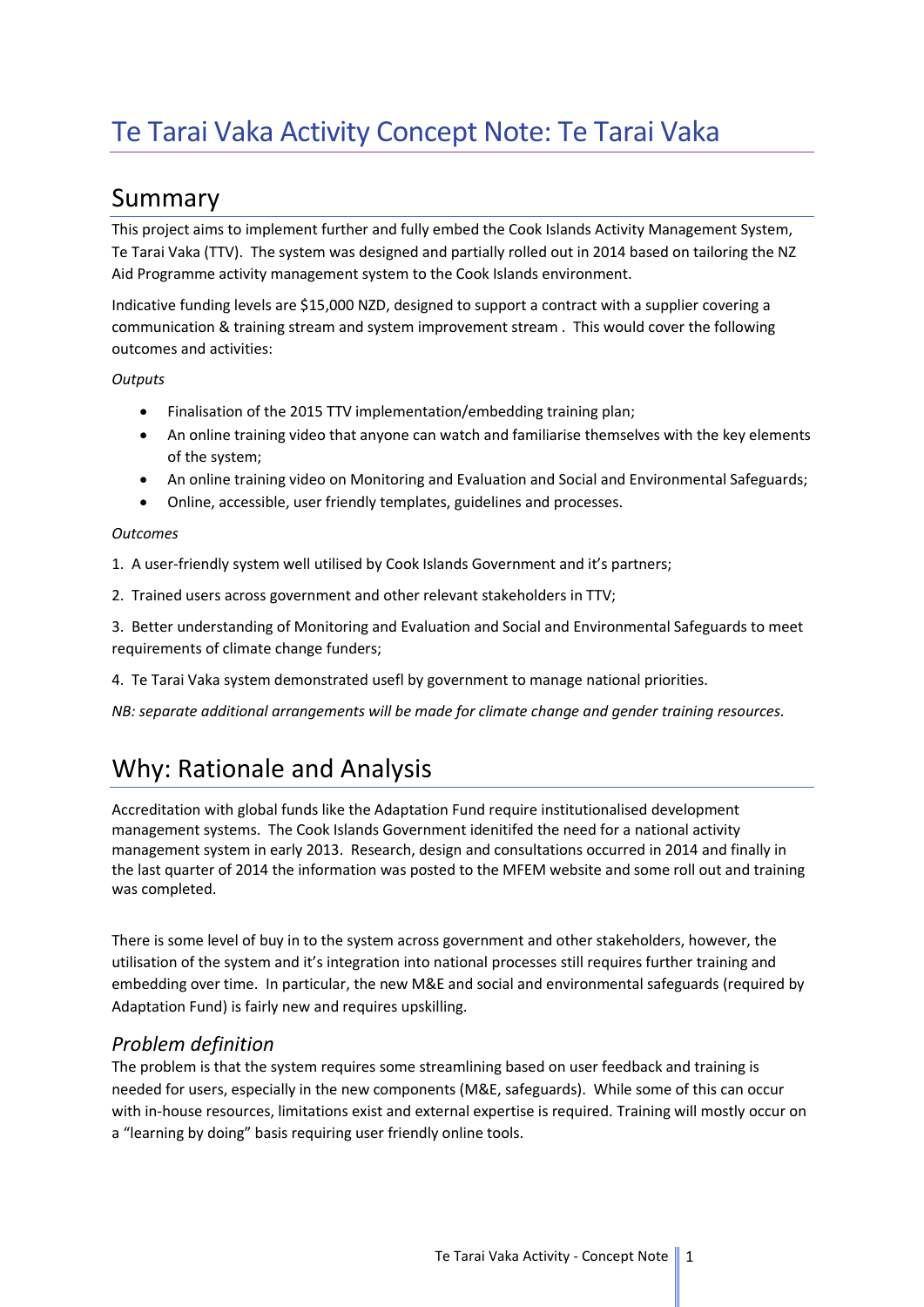### *Alignment with National development plans/priorities*

TTV aims to strengthen links to national plans and government priorities by strengthening funding allocation and use of evidence to inform strategic choices. Further streamlining and training on the system is needed to ensure compliance to national budgets and reports. Systematic use of TTV by mornitoring groups such as the Infrastructure Committee (IC) and National Sustainable Development Commision (NDSC) needs to become the norm.

### Background Analysis

Appendix one details all of the background for this project and Appendix two outlines the completion report which identifies learnings for this next phase.

In particular the learnings to be incorporated include:

- User friendly webpage the current design is not very clear to the user;
- Accessibility of training online mechanism that can be accessed anytime, anywhere as needed;
- Exploration of use of Maori language/translations as part of training;
- Training needs in specialised areas is ongoing documentation does not equal understanding. An example from the previous workshops in the area of Gender mainstreaming really highlighted this.
- Persistent effort required to achieve systemic use.

## What: Activity Purpose and Description

#### Activity purpose and expected results

The purpose of this project is to strengthen the current Acitvity Management System and ensure understanding, usability and compliance on key aspects (e.g. social and environmental monitoring).

| Goal                                               | By last quarter of 2015 to have online, user-friendly training available<br>across stakeholder groups                                                                                                                                                                                                                                                                   |
|----------------------------------------------------|-------------------------------------------------------------------------------------------------------------------------------------------------------------------------------------------------------------------------------------------------------------------------------------------------------------------------------------------------------------------------|
| <b>Outcomes Short, Long,</b><br><b>Medium term</b> | Short term - system approved<br>Medium term - system implemented<br>Long term – system embedded as "business as usual"                                                                                                                                                                                                                                                  |
| <b>Outputs</b>                                     | 1. Finalisation of the 2015 TTV implementation/embedding plan.<br>2. An online training video that anyone can watch and familiarise<br>themselves with the key elements of the system.<br>3. Online, accessible, user friendly templates, guidelines and processes.<br>4. Specialised training on Monitoring and Evaluation and Social and<br>Environmental Safeguards. |
| <b>Key beneficiaries</b>                           | All Government staff<br><b>Project Managers</b><br>Development Partners<br><b>NSDC</b><br>Infrastructure Committee (IC)<br><b>Heads of Ministries</b><br>Non-state Actors                                                                                                                                                                                               |